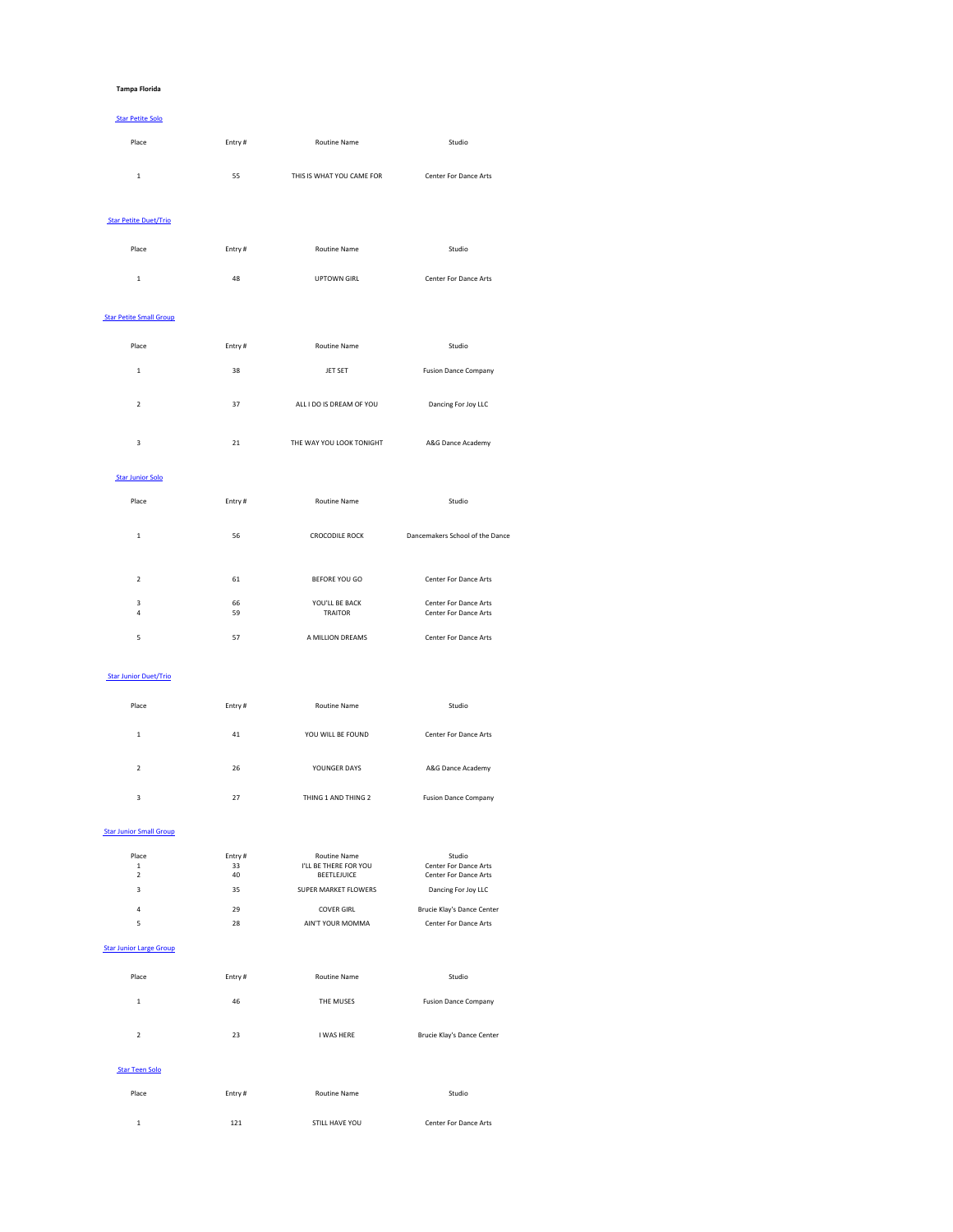#### Star Teen Duet/Trio

| Place                                                 | Entry#       | <b>Routine Name</b>                   | Studio                                 |
|-------------------------------------------------------|--------------|---------------------------------------|----------------------------------------|
| <b>Top Score</b>                                      | 98           | <b>GOT IT IN YOU</b>                  | <b>Fusion Dance Company</b>            |
| <b>Star Teen Small Group</b>                          |              |                                       |                                        |
| Place                                                 | Entry#       | <b>Routine Name</b>                   | Studio                                 |
| $\mathbf{1}$                                          | 137          | <b>GIANTS</b>                         | <b>Center For Dance Arts</b>           |
| <b>Star Senior Solo</b>                               |              |                                       |                                        |
| Place<br>$\mathbf{1}$<br><b>Star Senior Duet/Trio</b> | Entry#<br>87 | <b>Routine Name</b><br>A LITTLE PARTY | Studio<br><b>Center For Dance Arts</b> |
| Place                                                 | Entry#       | <b>Routine Name</b>                   | Studio                                 |
| <b>Top Score</b>                                      | 131          | <b>BURY A FRIEND</b>                  | <b>Brucie Klay's Dance Center</b>      |
| <b>Power Petite Small Group</b>                       |              |                                       |                                        |
| Place                                                 | Entry#       | <b>Routine Name</b>                   | Studio                                 |
| <b>Top Score</b>                                      | 47           | MAMBO ITALIANO                        | <b>Fusion Dance Company</b>            |
| <b>Power Junior Small Group</b>                       |              |                                       |                                        |
| Place                                                 | Entry#       | <b>Routine Name</b>                   | Studio                                 |
| $\mathbf{1}$                                          | 31           | TO THOSE WE HAVE LOST                 | <b>Fusion Dance Company</b>            |

2 32 32 WHO AM I Dancing For Joy LLC

#### Power Junior Solo

| Place | Entry # | <b>Routine Name</b> | Studio |
|-------|---------|---------------------|--------|
|       |         |                     |        |

| ◢<br>÷ | 68 | SIGNED, SEALED, DELIVERED | Dancemakers School of the Dance |
|--------|----|---------------------------|---------------------------------|
|        |    |                           |                                 |
| 2      | 73 | PERFECT ISN'T EASY        | <b>Fusion Dance Company</b>     |
|        |    |                           |                                 |
| 3      | 71 | <b>FLY</b>                | Dancemakers School of the Dance |

### Power Junior Duet/Trio

| Place                           | Entry# | <b>Routine Name</b>     | Studio                           |
|---------------------------------|--------|-------------------------|----------------------------------|
| $\mathbf 1$                     | 51     | <b>VERUCA</b>           | <b>Fusion Dance Company</b>      |
| <b>Power Junior Large Group</b> |        |                         |                                  |
| Place                           | Entry# | <b>Routine Name</b>     | Studio                           |
| <b>Top Score</b>                | 7      | <b>STAND OUT</b>        | <b>Suncoast Academy of Dance</b> |
| <b>Power Teen Solo</b>          |        |                         |                                  |
| Place                           | Entry# | <b>Routine Name</b>     | Studio                           |
| $\mathbf{1}$                    | 95     | <b>DONATELLA</b>        | <b>Center For Dance Arts</b>     |
| $\overline{2}$                  | 104    | MAMA I'M A BIG GIRL NOW | <b>Fusion Dance Company</b>      |
| 3                               | 103    | THE GREATEST STAR       | <b>Fusion Dance Company</b>      |
| 4                               | 122    | FOLLOW THE SUN          | Dancemakers School of the Dance  |
| 5                               | 82     | DANCING WITH YOUR GHOST | <b>Center For Dance Arts</b>     |
| 6                               | 107    | <b>FLIGHT</b>           | <b>Center For Dance Arts</b>     |
| 7                               | 110    | <b>FEELING GOOD</b>     | <b>Avalon Dance</b>              |
| 8                               | 85     | <b>MAD HATTER</b>       | Dancemakers School of the Dance  |
| 9                               | 93     | <b>BODY LOVE</b>        | <b>Center For Dance Arts</b>     |
| 10                              | 113    | SAY IT AGAIN            | <b>Center For Dance Arts</b>     |

#### Power Teen Duet/Trio

| Place | Entry $#$ | Routine Name | Studio                       |
|-------|-----------|--------------|------------------------------|
| -     | 142       | WON'T        | <b>Center For Dance Arts</b> |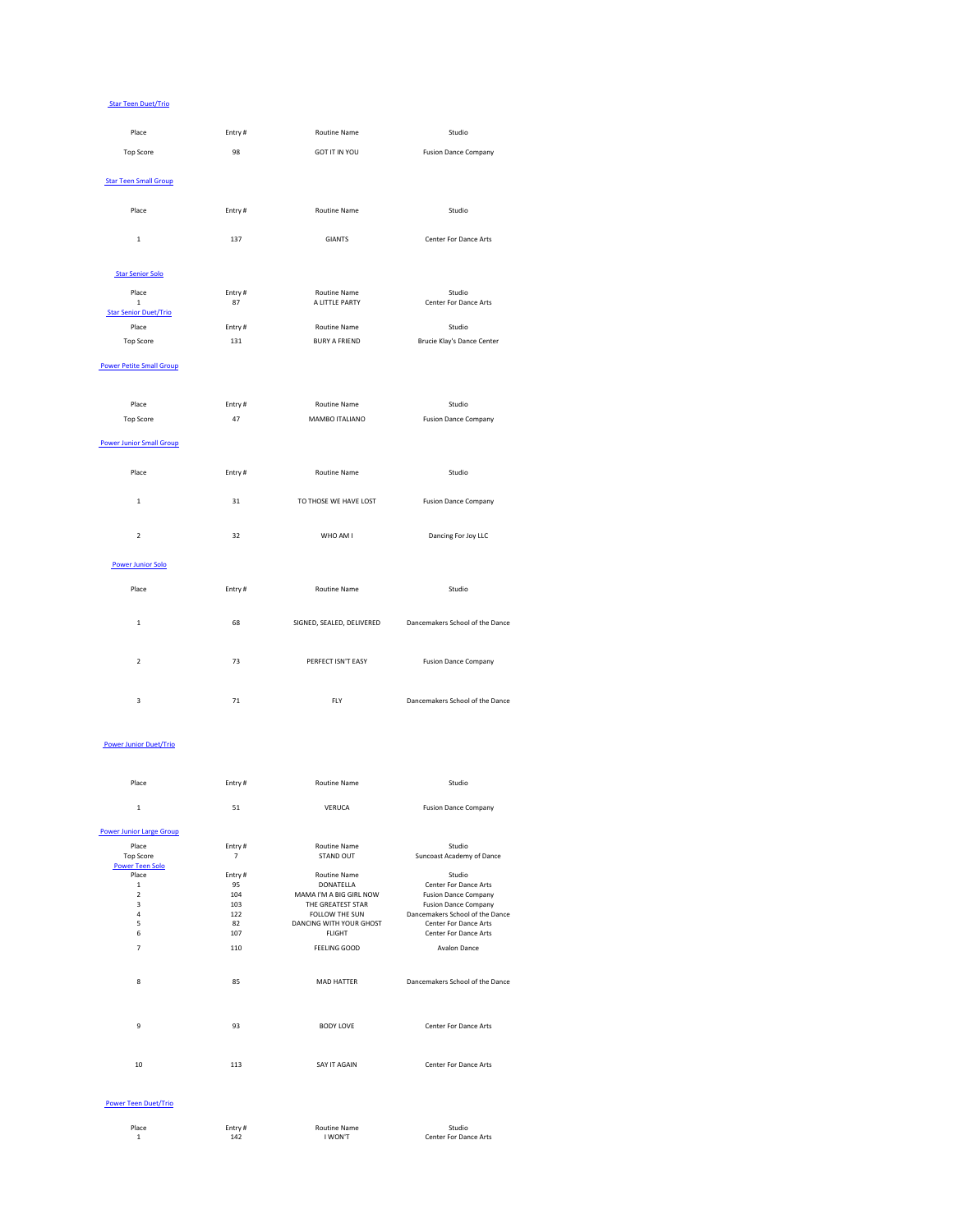| $\overline{2}$                | 124    | <b>TIME</b>     | Center For Dance Arts        |
|-------------------------------|--------|-----------------|------------------------------|
| <b>Power Teen Small Group</b> |        |                 |                              |
| Place                         | Entry# | Routine Name    | Studio                       |
| $\mathbf 1$                   | 100    | SLEEP IS A ROSE | <b>Center For Dance Arts</b> |
| $\overline{2}$                | 133    | <b>BANG</b>     | <b>Center For Dance Arts</b> |
| $\mathbf{3}$                  | 134    | <b>FOSSE</b>    | <b>Fusion Dance Company</b>  |
| $\overline{4}$                | 76     | AMEN            | <b>Center For Dance Arts</b> |
| $\mathsf S$                   | 135    | <b>TENS</b>     | <b>Center For Dance Arts</b> |

## Power Teen Large Group

| Place     | Entry # | <b>Routine Name</b> | Studio                      |
|-----------|---------|---------------------|-----------------------------|
| Top Score | フフ      | <b>SILHOUETTE</b>   | <b>Fusion Dance Company</b> |

### Power Teen Line/Production

| Place                        | Entry# | <b>Routine Name</b>      | Studio                          |
|------------------------------|--------|--------------------------|---------------------------------|
| <b>Top Score</b>             | 123    | <b>AUGUST'S RHAPSODY</b> | <b>Fusion Dance Company</b>     |
| <b>Power Senior Solo</b>     |        |                          |                                 |
| Place                        | Entry# | <b>Routine Name</b>      | Studio                          |
| $\mathbf{1}$                 | 64     | <b>BRING ON THE FUN</b>  | <b>Avalon Dance</b>             |
| $\overline{2}$               | 109    | <b>PURPLE HAT</b>        | Dancemakers School of the Dance |
| 3                            | 105    | <b>JEALOUS</b>           | <b>Fusion Dance Company</b>     |
| <b>Energy Junior Solo</b>    |        |                          |                                 |
| Place                        | Entry# | <b>Routine Name</b>      | Studio                          |
| <b>Top Score</b>             | 74     | <b>GO AWAY</b>           | Dancing For Joy LLC             |
| <b>Energy Teen Solo</b>      |        |                          |                                 |
| Place                        | Entry# | <b>Routine Name</b>      | Studio                          |
| 1                            | 146    | <b>I HAVE NOTHING</b>    | Dancemakers School of the Dance |
| $\overline{2}$               | 144    | <b>BLOW</b>              | Dancemakers School of the Dance |
| 3                            | 145    | FEELING GOOD             | Dancemakers School of the Dance |
| <b>Energy Teen Duet/Trio</b> |        |                          |                                 |
| Place                        | Entry# | <b>Routine Name</b>      | Studio                          |
| 1                            | 101    | <b>WATCHING ME</b>       | Dancemakers School of the Dance |
| 2                            | 97     | <b>FIX YOU</b>           | <b>Fusion Dance Company</b>     |
|                              |        |                          |                                 |

## **Energy Teen Small Group**

| Place | Entry# | <b>Routine Name</b>   | Studio                      |
|-------|--------|-----------------------|-----------------------------|
| 1     | 99     | <b>SAVE YOUR SOUL</b> | Dancing For Joy LLC         |
| 2     | 155    | SAX                   | <b>Fusion Dance Company</b> |
| 3     | 4      | IT'S GONNA BE OK      | Suncoast Academy of Dance   |

#### Energy Teen Large Group

| Place | Entry# | <b>Routine Name</b>   | Studio              |
|-------|--------|-----------------------|---------------------|
| 1     | 89     | <b>CONSTELLATIONS</b> | Dancing For Joy LLC |
| 2     | 127    | <b>NIGHT RIDE</b>     | Dancing For Joy LLC |
| 3     | 102    | <b>MONET</b>          | Dancing For Joy LLC |

#### Energy Senior Solo

| Place          | Entry# | <b>Routine Name</b> | Studio                           |
|----------------|--------|---------------------|----------------------------------|
| 1              | 149    | <b>SLIDE</b>        | <b>Center For Dance Arts</b>     |
| $\mathfrak{p}$ | 157    | CAN'T HOLD US       | <b>Continuous Dance Training</b> |
| 3              | 14     | <b>BOXES</b>        | Suncoast Academy of Dance        |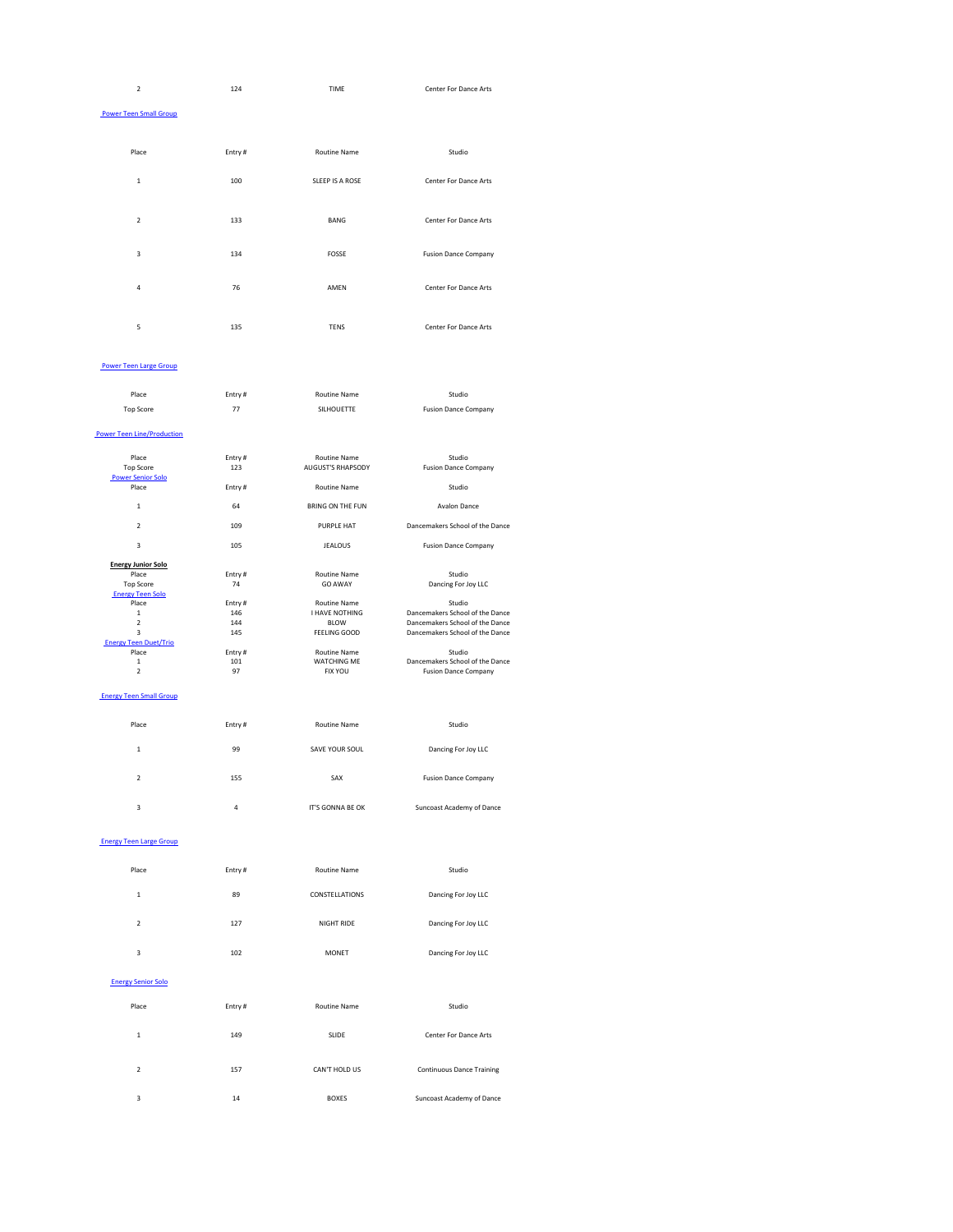| $\overline{a}$                 | 161      | KOOZA                                       | Dancemakers School of the Dance                               |  |
|--------------------------------|----------|---------------------------------------------|---------------------------------------------------------------|--|
| $\sqrt{5}$<br>$\boldsymbol{6}$ | 11<br>13 | <b>ONLY LOVE</b><br><b>GRIN AND BEAR IT</b> | <b>Suncoast Academy of Dance</b><br>Suncoast Academy of Dance |  |
| $\overline{7}$                 | 128      | WILD ONES                                   | Dancemakers School of the Dance                               |  |
| 8                              | 153      | PAQUITA VARIATION 3                         | Dancing For Joy LLC                                           |  |
| $9\,$                          | 162      | ON THEN AND NOW                             | <b>Center For Dance Arts</b>                                  |  |
| 10                             | 151      | ESMERELDA                                   | Dancing For Joy LLC                                           |  |
| <b>Energy Senior Duet/Trio</b> |          |                                             |                                                               |  |

| Place         | Entry# | <b>Routine Name</b>    | Studio                          |
|---------------|--------|------------------------|---------------------------------|
| 1             | 138    | <b>HEY BIG SPENDER</b> | Dancemakers School of the Dance |
| $\mathcal{L}$ | 139    | <b>STEP SISTERS</b>    | Dancing For Joy LLC             |

#### Energy Senior Small Group

| Place   | Entry# | Routine Name      | Studio                       |
|---------|--------|-------------------|------------------------------|
| 1<br>J. | 143    | <b>CLAP HANDS</b> | <b>Center For Dance Arts</b> |
| 2       | 19     | TREADMILL         | Suncoast Academy of Dance    |
| 3       | 17     | <b>HEART CRY</b>  | Suncoast Academy of Dance    |

#### Industry Dance Awards Best Jazz

| <b>INGUSTY DANCE AWARDS DESC JAZZ</b>                            |        |                     |                                  |
|------------------------------------------------------------------|--------|---------------------|----------------------------------|
| Place                                                            | Entry# | <b>Routine Name</b> | Studio                           |
| $\mathbf{1}$                                                     | 18     | <b>RESPECT</b>      | <b>Suncoast Academy of Dance</b> |
|                                                                  |        |                     |                                  |
| <b>Industry Dance Awards Best</b><br>Lyrical/Modern/Contemporary |        |                     |                                  |
| Place                                                            | Entry# | <b>Routine Name</b> | Studio                           |
| $\mathbf{1}$                                                     | 99     | SAVE YOUR SOUL      | Dancing For Joy LLC              |
| <b>Industry Dance Awards Best</b><br>Open/Acro/Ballet            |        |                     |                                  |
| Place                                                            | Entry# | <b>Routine Name</b> | Studio                           |
| $\mathbf{1}$                                                     | 143    | <b>CLAP HANDS</b>   | <b>Center For Dance Arts</b>     |
| <b>Industry Dance Awards Best Tap</b>                            |        |                     |                                  |
| Place                                                            | Entry# | <b>Routine Name</b> | Studio                           |
| $\mathbf{1}$                                                     | 17     | <b>HEART CRY</b>    | Suncoast Academy of Dance        |
| <b>People's Choice Award</b>                                     |        |                     |                                  |
| Place                                                            | Entry# | <b>Routine Name</b> | Studio                           |
| $1\,$                                                            | 134    | <b>FOSSE</b>        | <b>Fusion Dance Company</b>      |

# **Highest Scoring Solo of Competition**

| Place | Entry $#$ | Routine Name   | Studio                          |
|-------|-----------|----------------|---------------------------------|
|       |           |                |                                 |
|       | 146       | I HAVE NOTHING | Dancemakers School of the Dance |